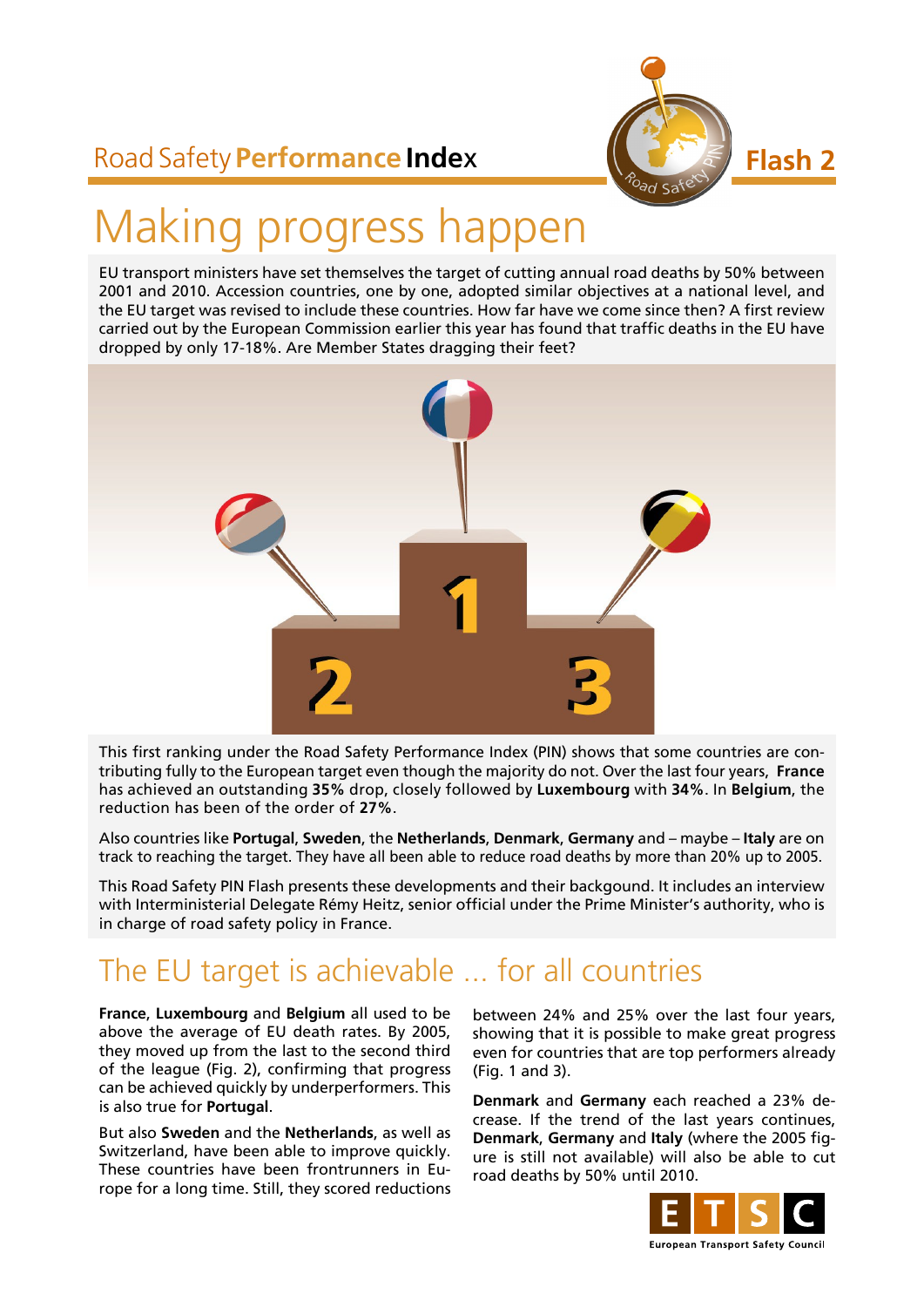



Fig. 1 Reduction in road deaths 2001-2005 (in %). Source: CARE and national data

#### **But some have not progressed**

Some countries have not recorded any progress over the last years. In **Lithuania**, which holds the worst safety record overall, the situation has not picked up sustainably since the mid-nineties. **Hungary**, a country that used to be a fast improver in the 1990s, has not recovered from a sharp increase in 2002, when an increase in general speed limits outside urban areas took its toll.

In **Ireland**, traffic deaths are on the rise following a positive development in 2002/03.

**Poland** has not made any noteworthy progress in the last years though there has been improvement in 2005. Against the background of the positive developments in most other countries, Poland's share in the EU's road toll increased from 11% (2001) to 13% (2005) (Fig. 3). Poland's population represents only 8% of the EU population.

#### **The indicator**

This ranking is based on the best-trusted road safety figure: a count of deaths. In most countries, a person killed in traffic is someone who died within 30 days from injuries sustained in a crash. Some countries, such as Spain and Portugal, use however other definitions, and comparable data are calculated using transformation rules. France recently changed the rule from 6 days to 30 days. Another problem limiting comparability is that not all injury accidents are reported. The underreporting of death ranges up to 12% (France) and 26% (Italy).

Yet traffic deaths are only part of the problem. Many more people sustain injuries, but these are even harder to compare internationally. Only 8 European countries use the same definition regarding severe injuries, and underreporting of hospitalised casualties varies between 30% and 60%.

*Glossary to the CARE database.* **European Commission, 2006** *Road accident data in the enlarged European Union*. **ETSC, 2006**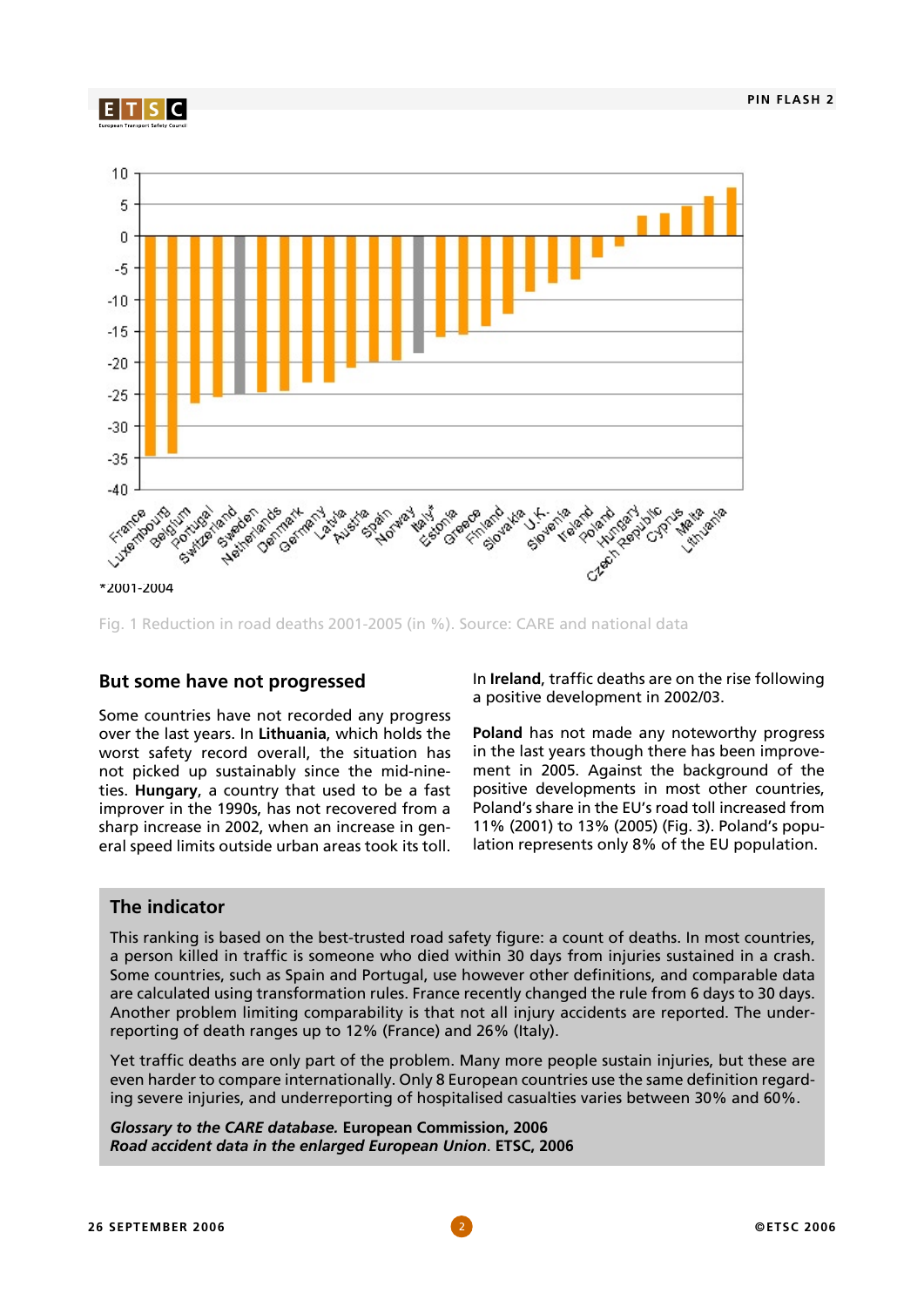## $E[T|S]C$

## Background

### **Why are some countries doing better than others?**

Few studies have been carried out to pin down the causes of the latest developments in road safety in Europe. Moreover, these studies have not revealed the full range of causes for improvement. A recent study by the Dutch Road Safety Institute (SWOV), for example, has found an explanation for one third of the more-than-average reduction in road deaths in the Netherlands over the last two years. The causes of the other two-thirds could not be traced. Generally, it is difficult for methodological reasons to measure the effect of road safety measures shortly after their introduction.

Given this scarce scientific evidence, ETSC has turned to renowned experts from the seven fastestimproving countries in Europe. We found that, according to the experts, rapid improvement in their countries has not been a matter of chance. The outstanding success was in large part due to stepped up efforts by national policymakers supported by other stakeholders. Of course, external factors such as changes in mobility patterns have played a role too.

#### **Political commitment**

In **France**, the number one in reducing road deaths over the last four years, it was the highest political level who took up the challenge. On 14 July 2002, President Jacques Chirac declared the "fight against road violence" one of the top three priorities of his second term in office. In September 2002, a high-level meeting (États-Généraux) was convened and three months later, a first series of measures aimed at "ending drivers feeling of impunity" was adopted.

The developments very much parallel earlier steps made in **Belgium**. Here, the new focus on road safety dates back to 2000 when traffic crashes first featured as one of 9 priorities in a National Safety Plan. In May 2001, an États-Généraux meeting took place and a new strategy was worked out subsequently.

In **Luxembourg**, road safety has been declared one of the first political priorities, and in **Portugal**, all relevant actors agreed for the first time in 2003 on an integrated National Road Safety Plan. "*This plan is a very useful document. It is unfortunate that the political support for its implementation has recently diminished. We are currently well under way to reaching our 2010 target but this will not happen if we lose the momentum."* Joao Cardoso of the National Laboratory of Civil Engineering (LNEC) said.

#### *"Road safety success in the Netherlands is the result of a joint effort by all parties concerned."*

Peter M. Mak, Advisor, Dutch Transport Research Centre (AVV)



**26 SEPTEMBER 2006** 3 **©ETSC 2006**

data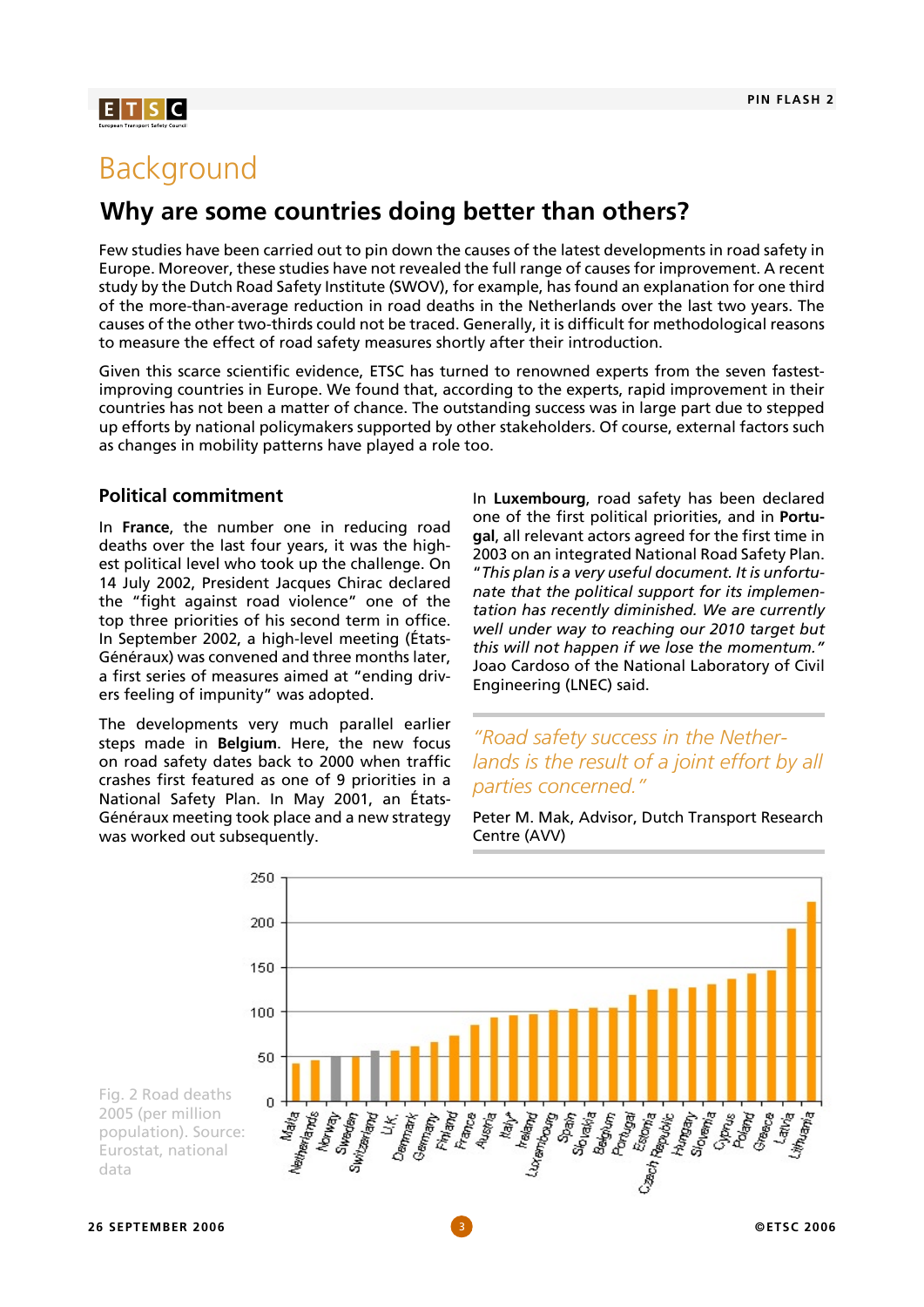

#### **Enforcing and explaining the law…**

Raising compliance with traffic safety law has been a key contributor to success in countries showing lower levels of road safety, such as **France**, **Luxembourg**, **Belgium** and **Portugal**.

**France**'s flagship measure has been the introduction of a fully automated speed management system. Between end 2003 and end 2005, 870 fixed and mobile cameras were put in operation, and their number is still increasing. Checks and sanctions for all major traffic offences were tightened and procedures no longer dropped.

Also in **Luxembourg**, **Belgium** and **Portugal**, police checks on speeding, drink driving and seat In **Belgium**, the system of fixed penalties has been revised for most traffic offences, relating penalties to the level of risk associated with the offence. A new Traffic Penalty Fund was created to enable local police forces to enhance their efforts in the areas of speeding, drink driving, safety restraints and heavy good vehicles. In 2006, they received a total of over 60 million euros.

Similarly in **Portugal**, penalties for speeding, drink driving and the non-use of seat belts were increased. The enforcement of existing rules was tightened, especially when it comes to speeding and the use of restraint systems.

In all these countries, road safety awareness increased significantly for all key players resulting

## *Did you know that ...*

In **France**, improved speed management, based on the new camera system, contributed about 75% to the massive overall reduction in fatal accidents between 2002 and 2005. From 2003 to 2005, the proportion of vehicles traveling at 10 km/h and more above the legal limit decreased from 35% to 20%. The number of vehicles exceeding the limit by more than 30 km/h In France, improved speed management, based on the new<br>camera system, contributed about 75% to the massive overall<br>reduction in fatal accidents between 2002 and 2005. From 2003<br>to 2005, the proportion of vehicles traveling

*Impact du contrôle sanction automatisé sur la sécurité routière (2003-2005).* **Observatoire national interministériel de sécurité routière, 2006** 

"*The commitment of stakeholders and policymakers has led us to record a substantial improvement of road safety. Communication and sensibilisation together with stronger enforcement were key to a successful policy.*"

Patric Derweduwen, Managing Director, Belgian Road Safety Institute (IBSR/BIVV)

belts have been tightened in conjunction with an overhaul of the sanction regime.

In **Luxembourg**, a penalty point system was introduced in late 2002. Other measures such as a revision of sanctions for major traffic offences and the introduction of 'zero tolerance' for drug driving are still pending in Parliament. It has also been envisaged to lower the legal BAC from 0.8 to 0.5‰ and to recommend all road users to turn on their headlights during daytime between October and March.

in changes in attitudes, behaviour and professional practices. Beside legislation and enforcement, campaigns and education have also contributed to this. In Belgium, people have been able to sign up to a coalition bringing together all people and all initiatives to improve road safety (ikbenvoor.be; jesuispour.be). In Luxembourg, road safety programmes were introduced in primary schools as well as in the curricula of upper secondary school classes.

But these recent changes in behaviour cannot be taken for granted. "*The achievements made in France can only be made to last if road safety education and awareness raising activities receive the same priority as compliance with safety law,*" Pierre Gustin, Managing Director of Prévention Routière Française said.

Jean Chapelon, General Secretary of the French Interministerial Road Safety Observatory, is optimistic: "*If the current trend continues, we could witness another 10% reduction this year*", he said.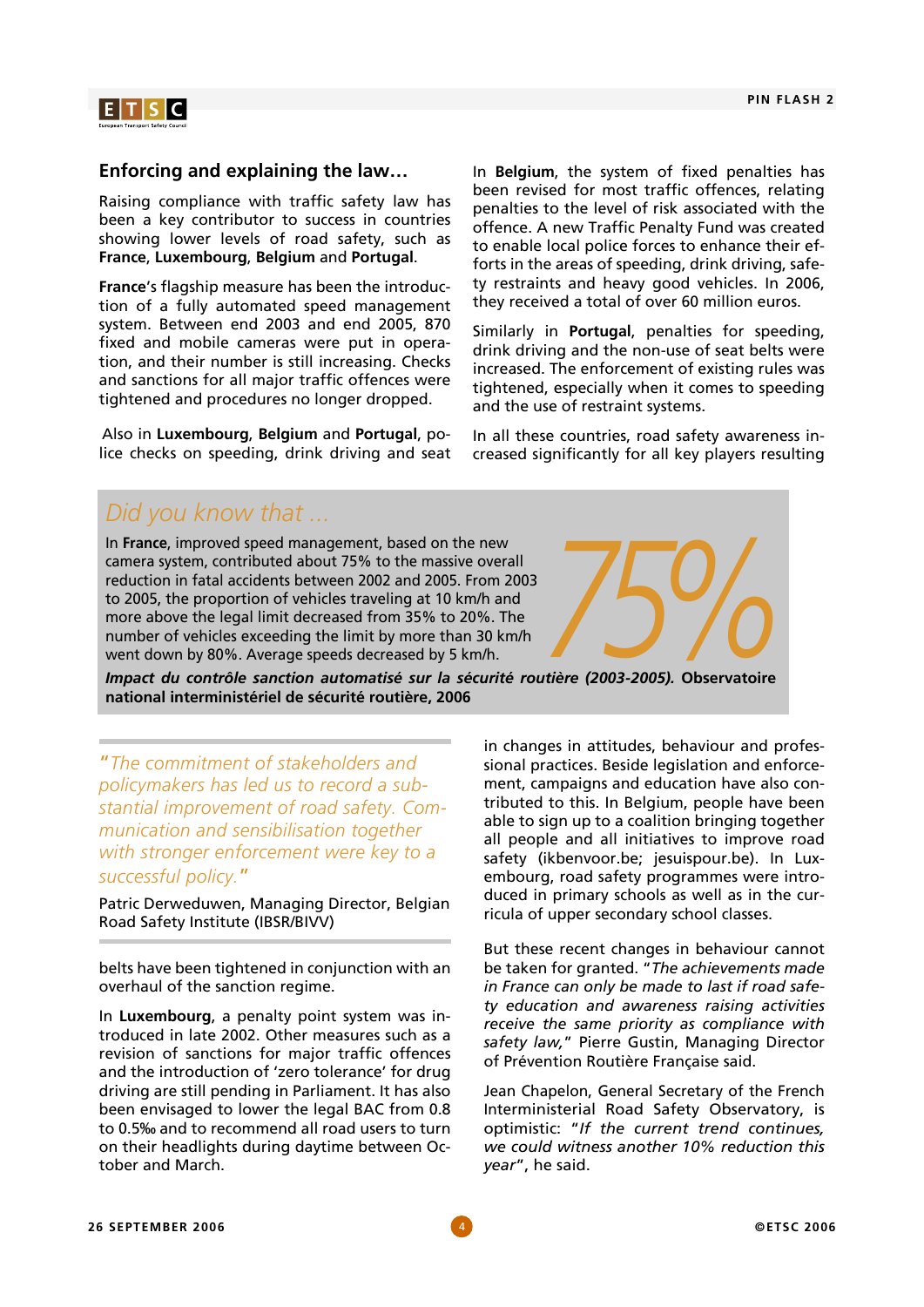## **E** TSC

"*Improving road safety is a permanent and never ending process which, in order to achieve sustainable results, presupposes a change of mentality amongst the population. Therefore, efforts to enhance education and to raise awareness of future road users, starting at an early age, must be strengthened.*"

Guy Heintz, Inspecteur Principal, Road Traffic Safety Directorate, Ministry of Transport, Luxembourg

#### **… also for advanced students**

Improvements in road user behaviour have also played an important part in the success stories of countries such as **Switzerland** and the **Netherlands**, both top performers in road safety in Europe.

**Switzerland** achieved in 2005 a spectacular 20% drop in traffic deaths, and preliminary figures show that this trend is continuing. The main reason for this has been a better control of two of the main causes of accidents, speed and alcohol. On 1 January 2005, the legal blood alcohol limit was lowered from 0.8 to 0.5‰ and police empowered to run random breath tests.

In the **Netherlands**, an impressive reduction in road deaths was achieved especially during 2004 (-19%) and 2005 (-7%). In this period, the number

of road deaths was almost 20% lower than it would have been had the downward trend of the preceding years continued.

In **Sweden**, speed surveillance has been enhanced with the use of cameras. But overall, road user behaviour has not been addressed extensively. The issue has however received fresh emphasis lately and changes in driver training and road safety education in schools are under development. Moreover, speed enforcement has become a priority with the introduction of a new digital speed camera system and an increase in fines.

**Sweden** is working toward an intermediate target of no more than 270 road deaths in 2007. "*We may fail to reach this goal by 2007*," says Fridtjof Thomas from the Swedish National Road and Transport Research Institute (VTI), "*but this failure comes with the golden opportunity to discuss broadly what it takes to seriously reduce the suffering on our roads."*

"*We assume that the extra decrease as a result of seat belt use, alcohol consumption and speed behaviour is not temporary, but will be of a permanent nature, provided that the enforcement and information remain at least at the same level.*"

Fred Wegman, Managing Director, SWOV Institute for Road Safety Research

## *Did you know that ...*

In the **Netherlands**, better compliance with key road safety rules contributed at least 25% to the spectacular progress of 2004/2005. Non-compliant behaviours such as speeding (by 16 km/h and more), drink driving (up to 1.3‰) and the nonuse of seat belts went down significantly over these two years, In the **Netherlands**, better compliance with key road safety<br>rules contributed at least 25% to the spectacular progress of<br>2004/2005. Non-compliant behaviours such as speeding (by<br>16 km/h and more), drink driving (up to 1.

*De essentie van de daling in het aantal verkeersdoden.* **SWOV, 2006** 

#### **Upgrading the infrastructure**

In **Portugal**, infrastructure developments may have been equally important as improving traffic behaviour. New motorways continued to be constructed, and low-cost traffic calming measures were applied widely in high risk sites and on interurban roads passing through small villages. The National Road Administration improved its grant schemes to finance these works.

Road infrastructure improvements have also been a major focus in **Sweden** and the **Netherlands** over the last years. In Sweden, a large share of rural roads has been changed into 2+1 lane roads with wire fences separating the opposite traffic. In urban areas, 30 km/h zones were widely introduced. There have also been plans to introduce a new speed limit system, with limits adapted to the safety classification of each road. "*Sadly, the*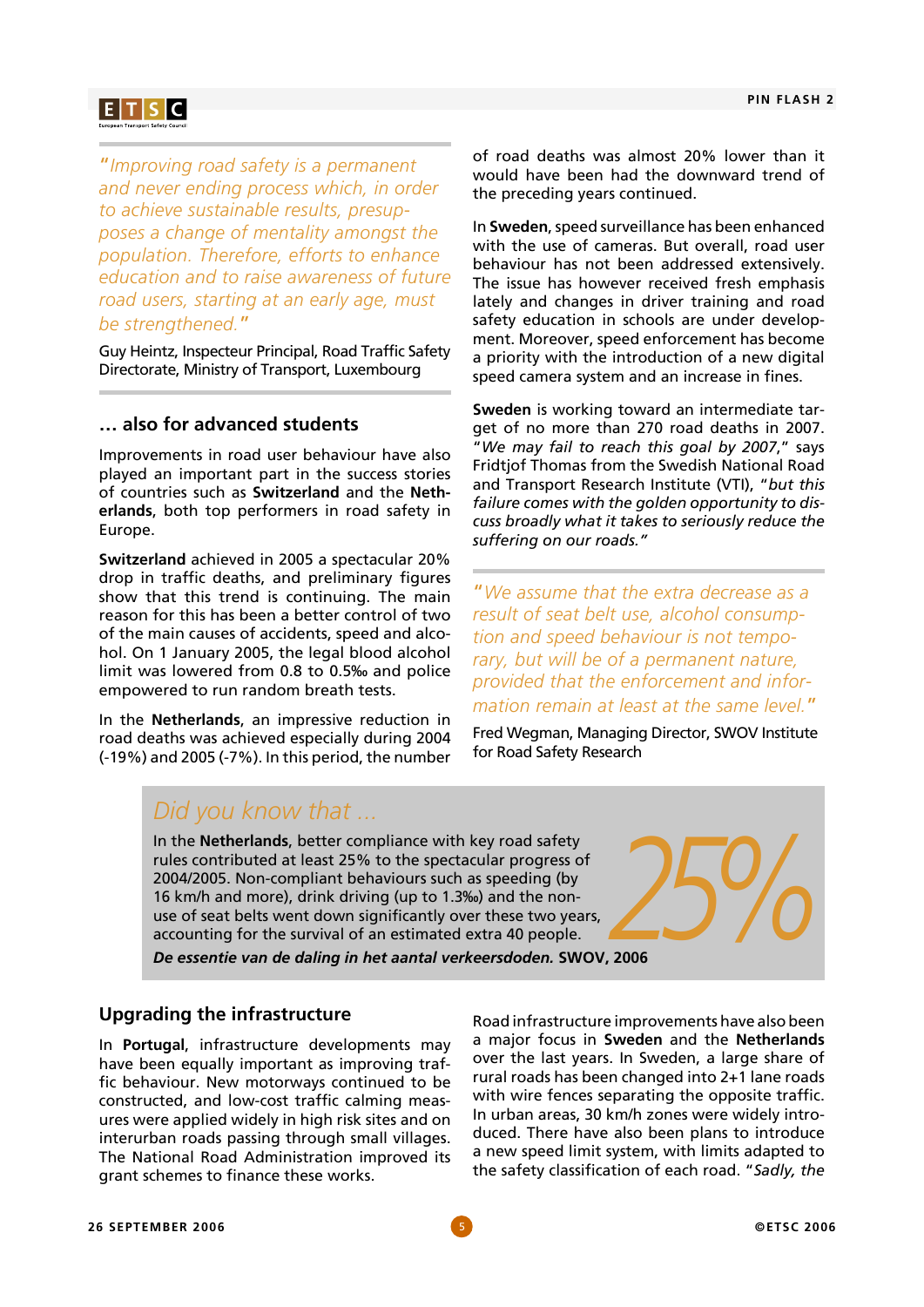## $E[T|S|C]$

*plan has just been rejected by the Transport Minister. It has been the result of many experts' work and would bring down the number of casualties substantially,*" Nils Petter Gregersen from the Swedish National Society for Road Safety (NTF) said.

In the **Netherlands**, new guidelines, based on the 'Sustainable Safety' philosophy, have been introduced. In many urban areas, the speed limit has been lowered from 50 to 30 km/h, and in rural areas from 80 to 60 km/h. There has also been a large increase in the number of roundabouts. The effect of infrastructure works on road safety is however hard to quantify as measures are taken scattered, have small-sized effects and are often not well documented. The Dutch Road Safety Institute (SWOV) estimates that infrastructure measures contributed 6% to the reduction in deaths and serious injuries in 2002.

#### **Changes in mobility**

Some of the developments have also been explained through external factors. In the **Netherlands**, for example, a major decrease in moped use has been shown to be responsible for 8% of the extra drop in fatalities witnessed in 2004/2005. In **Portugal**, a parallel development has taken place. There has been a drop of about 40% in moped rider deaths over the last four years (85% since 1990). Moreover, the steep rise in traffic volumes has slowed down recently so road safety efforts are to a lesser extent offset by an increase in driving.

#### **There is still immense scope for progress**

Clearly, there is still a need to deepen our understanding of road safety developments in Europe. The causal relationship between measures taken and observed improvements needs to be clarified. The example of the fastest-improving countries suggests however that national governments can achieve a lot in a short time by focusing on improving road user's compliance with traffic law and upgrading the road infrastructure.

Today, 9 out of 25 EU countries stand a chance of reaching the EU target at a national level. To accelerate progress in all countries, more effective EU action will be indispensible.

"*We should adopt strict European standards in all areas of road safety work, and especially in treating our high risk roads, enforcing the law and fitting effective safety technology to our vehicles. If we, in such a way, approach road safety systematically, Vision Zero may not only be about the philosophy*"

Jörg Beckmann, Executive Director, ETSC

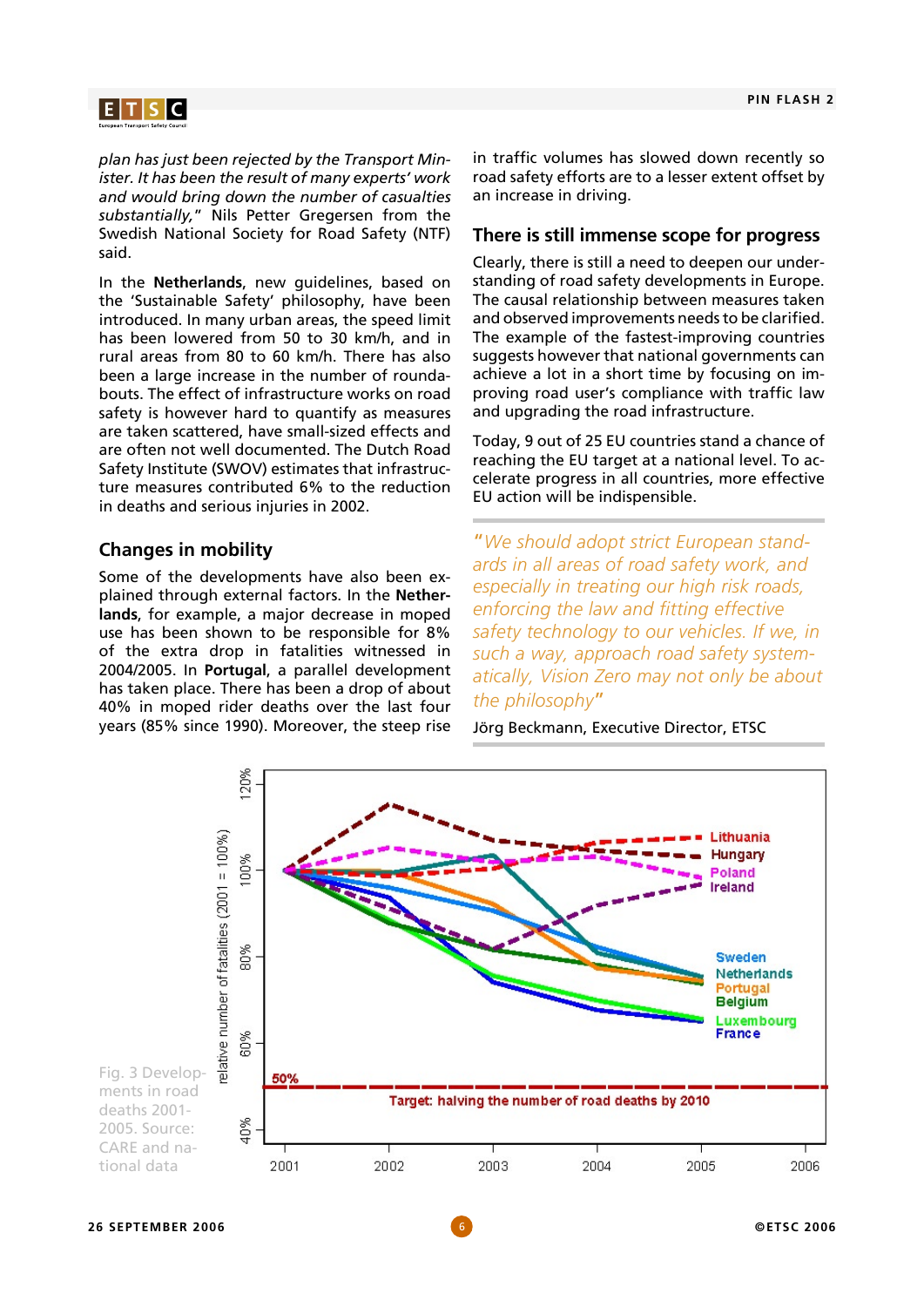## $E[T|S|C]$

## The French experience

### **Everyone is equal before the Highway Code**

France has seen a rapid improvement of road safety over the past years. From 2001 to 2005, the number of deaths has dropped by 34.8%, which represents the best progress of any EU country over this period. ETSC has asked Mr Rémy Heitz, Interministerial Delegate for Road Safety, about past and future priorities of France's road safety policy.

*ETSC: In comparison with 2001, nearly 9,000 lives have been saved in 2005 on European roads. France has contributed by about 30% to this decrease in the number of deaths. Which lessons can the other EU Member States learn from the French example? What are the measures that you would like to see being adopted in Brussels?*

We would like to say to our neighbours that it is possible to make progress wherever you stand and that the key element is a strong political will that brings about the means to achieve results.

One thing that we would expect from Brussels is a Directive on dedicated daytime headlights for all vehicles. In France, we have trialled the use of headlights during daytime. But we have not been able to show the usefulness of this measure. Its effect was too small on the background of a rapid decrease in driving speeds. We would also support better cross-border recognition of traffic sanctions and the mandatory introduction of manual speed limiters, which are already installed in some models today.

#### *ETSC: What are the national priorities for the coming years?*

One of the priorities is to continue increasing the compliance with speed limits. We want to root the habit of respecting the traffic rules. The government will also launch a major review of local speed limits. The préfêts have been asked to examine the limits that are no longer adapted to compliance levels. With the new policy of 'zero tolerance', the speed limit should better reflect the reality of the infrastructure.

It is also important that offences committed by foreigners are properly sanctioned. The government is negotiating bilateral conventions with our neighbouring countries to allow the exchange of information between police forces. We are also considering immobilising the vehicle of foreign offenders in case of a severe or repeated offence. A database of foreign drivers that have been caught in France is under construction.

The safety of two-wheelers will be a major issue in the coming years. The law has to be respected by every road user, also the motorcyclists. We believe that the message has been understood by the riders' associations, and we hope to find solutions together. Today, 50% of the radars in use are able to register riders that are speeding. We will continue to conduct targeted enforcement campaigns against speeding riders. We will also introduce an obligation for car drivers to follow training to be allowed to ride a 125cm3 motorcycle.

#### We want to root the habit of respecting the traffic rules.

As far as infrastructure safety is concerned, we have set up commissions at the local level to look into basic aspects such as signalisation and roadside objects. The work of these commissions will be pragmatic and aim at identifying low-cost measures.

*ETSC: The French départements are not equal when it comes to facing road violence. This is why audits of local road safety policy are currently undertaken in nine départements whose road safety levels are below average. What do you expect will be the result of these audits?* 

In France, we are aware that we have to improve road safety in all parts of the country without leaving anyone behind. We have spoken to the préfêts of these départements to draw their attention to the problem. The results of the audits are not known yet but we are already considering measures to improve the coordination between the different actors under the supervision of the préfêt and strengthen the dialogue with the police forces.



Rémy Heitz, magistrate by profession, joined Prime Minister Raffarin's cabinet in 2002. He was appointed Interministerial Delegate for Road Safety and Director of Road Safety and Traffic at the Ministry of Transport in 2003.